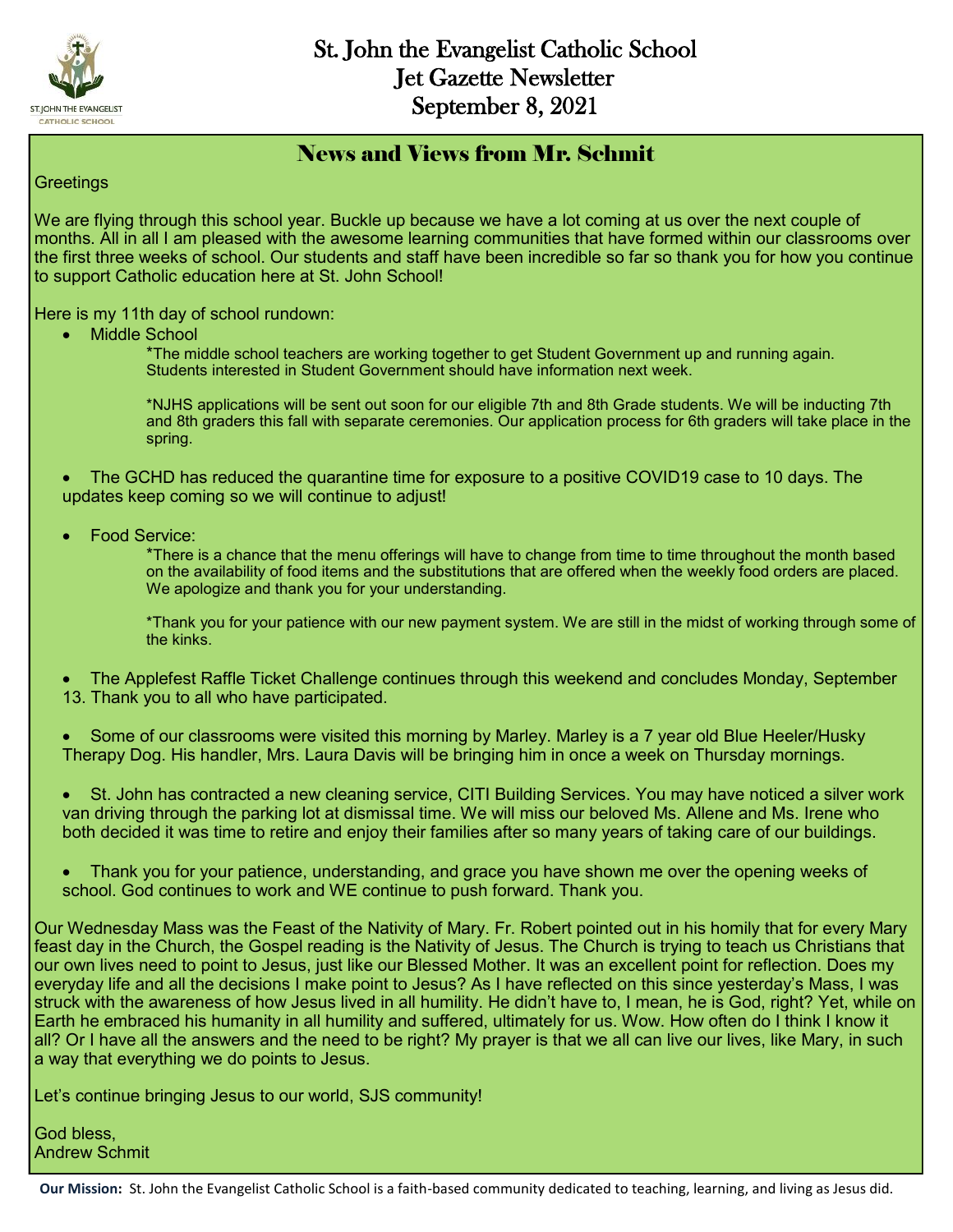# **SEPTEMBER**

| Friday   | 10 | No School-Applefest Golf Outing              |  |
|----------|----|----------------------------------------------|--|
| Monday   | 13 | Applefest Raffle Tickets Due                 |  |
| Thursday | 16 | Athletic Boosters Informational Meeting 7 PM |  |
| Monday   | 20 | Picture Day                                  |  |
|          |    | <b>OCTOBER</b>                               |  |
| Friday   | 1  | <b>No Hot Lunch</b>                          |  |

### **Report All Student Absences**

**This is a must!!!** Please be sure to let the office know of ALL absences whether due to illness or not. We have to follow up on all unreported absences, so it is helpful if you can let us know in the morning if your child is not coming to school. If the absence is due to illness, please let us know what symptoms your child is experiencing. To report an absence, you can call the school office or you can email Mrs. Haiss at ahaiss@sjseducation.com. Please note:

- **Please be sure to be specific about symptoms in an email or voicemail. "Not feeling well" or "under the weather" requires a follow-up to inquire about symptoms.**
- **If you are reporting a fever (even if it's a low-grade fever), please provide the temperature that was recorded.**
- **Please also include if your child has had a known exposure to Covid-19.**



Raffle tickets are due on Monday. Please remember to send back all tickets. We will announce the winning homerooms next week!



### **Youth Choir**

Youth Choir is starting back up on Monday, September 20th. Youth Choir is for students in grades 4 and up. Practice will be held in the church on Mondays after school until 5 PM. To sign your child up for youth choir, please email Freeman Tucker at freeman@stjohnfenton.org.

### **Volunteer Opportunity**

We are looking for parent volunteers to help out at the youth choir practices. You do not have to commit to volunteering every Monday. We are willing to set up a rotating volunteer schedule if we can get enough parents to volunteer. If you are interested in helping, please contact Freeman Tucker at freeman@stjohnfenton.org. All volunteer requirements must be met to volunteer.

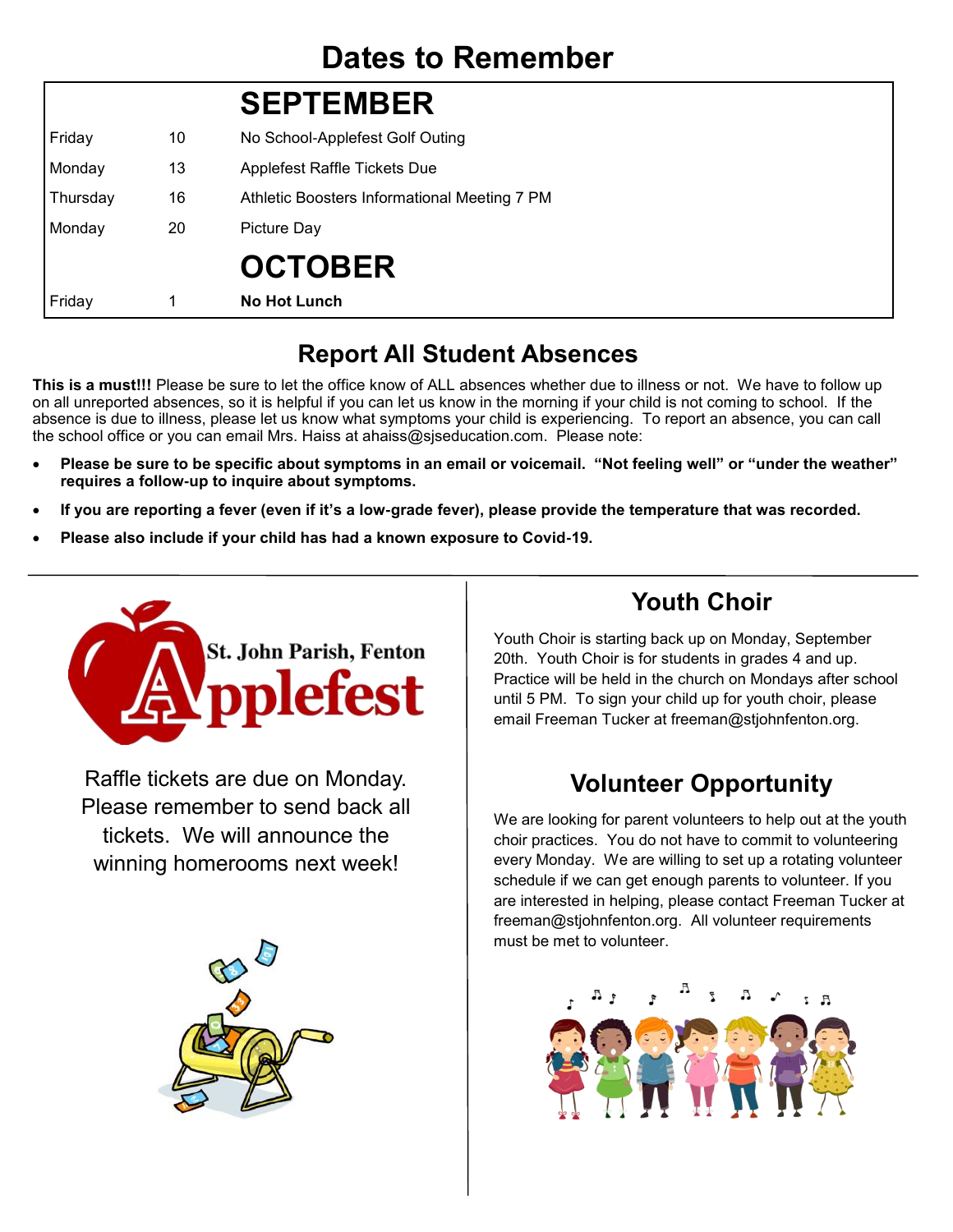### **Homeroom Parents for 2021-2022**



| <b>Mrs. Roberts</b>  | <b>Laura Smith</b>    | Mrs. Cislo          | <b>Kristin Arntz</b>   |
|----------------------|-----------------------|---------------------|------------------------|
| Mrs. Boyle           | Cassie Adams          | <b>Mrs. Dawes</b>   | Kari Hoekstra          |
| Ms. Wharff           | Anne Lehr             | <b>Mrs. Whitney</b> | Adrienne Kane          |
| <b>Mrs. Konett</b>   | Sara Byrne            | Mrs. Farella        | <b>Christine Brown</b> |
| Mrs. Ratke           | <b>Cortney Gibson</b> | <b>Ms. Adams</b>    | Jennie Campbell        |
| Mrs. Salzano         | Jill Norwood          | Mr. Garbutt         | <b>Valarie Pickard</b> |
| <b>Mrs. Trollman</b> | Andrea Mulligan       | Ms. Werschky        | <b>Elizabeth Wise</b>  |
| Mrs. Roche           | Jen Lesneski          | <b>Ms.Feazel</b>    | Jennifer Scully        |

### **Altar Server Training**

The parish will be offering a variety of altar serving training sessions for students in 5th grade and above. St. John students have the opportunity to attend a training session during school hours. Those sessions will be held on Friday, September 17th, and Friday, September 24th. If your child is interested in attending one of the training sessions, please submit his or her name using the following link: [https://stjohnfenton.ccbchurch.com/goto/forms/44/](http://track.spe.schoolmessenger.com/f/a/3372Mr--Wyb1KPpMQ5dFgg~~/AAAAAQA~/RgRjENYAP0Q-aHR0cHM6Ly9zdGpvaG5mZW50b24uY2NiY2h1cmNoLmNvbS9nb3RvL2Zvcm1zLzQ0L3Jlc3BvbnNlcy9uZXdXB3NjaG9vbG1CCmEsgKIvYfy4QaRSEWVld2lzZTFAZ21haWwuY29tWAQAAAAB) [responses/new.](http://track.spe.schoolmessenger.com/f/a/3372Mr--Wyb1KPpMQ5dFgg~~/AAAAAQA~/RgRjENYAP0Q-aHR0cHM6Ly9zdGpvaG5mZW50b24uY2NiY2h1cmNoLmNvbS9nb3RvL2Zvcm1zLzQ0L3Jlc3BvbnNlcy9uZXdXB3NjaG9vbG1CCmEsgKIvYfy4QaRSEWVld2lzZTFAZ21haWwuY29tWAQAAAAB) The teaching staff will divide the students into groups to attend the training, so you do not need to pick a specific session. Students who are already trained altar servers, but would like to attend as a refresher, may sign up as well.





#### **Athletics Boosters**

Please join us for our first Athletic Boosters Club meeting on September 16th at 7 PM in the cafeteria. Come hear about how you can help support

our kids and raise the school spirit at St. John! If you would like to be on the board or a part of the Boosters Club, we look forward to seeing you there.

#### **Picture Day Information**

Picture Day is on Monday, September 20th! Information about purchasing school pictures will be sent home next week. Students must wear a regular St. John uniform for picture day. All students will be photographed even if pictures are not being purchased.